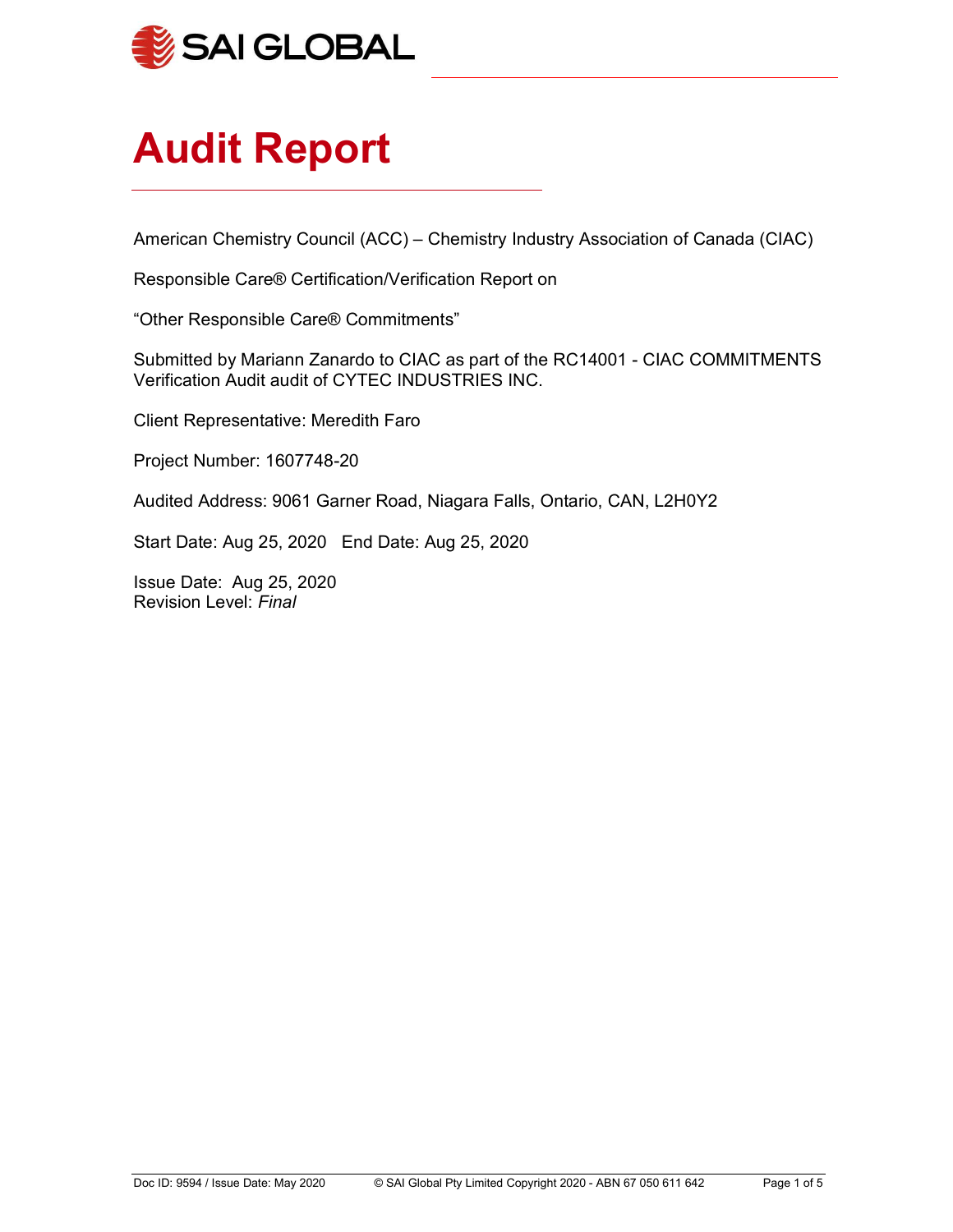# BACKGROUND INFORMATION

SAI Global conducted an audit of CYTEC INDUSTRIES INC. beginning on Aug 25, 2020 to RC14001 - CIAC COMMITMENTS. This audit report addresses the CIAC Other Responsible Care® Commitments portion of the audit. Full audit results are contained in the RC14001 RCMS - COMMITMENTS report held by CYTEC INDUSTRIES INC. and SAI Global.

The purpose of this audit report is to summarise the degree of compliance with relevant criteria, as defined on the cover page of this report, based on the evidence obtained during the audit of your organisation. This audit report considers your organisation's policies, objectives, and continual improvement processes. Comments may include how suitable the objectives selected by your Organisation appear to be in regard to maintaining customer satisfaction levels and providing other benefits with respect to policy and other external and internal needs. We may also comment regarding the measurable progress you have made in reaching these targets for improvement.

SAI Global audits are carried out within the requirements of SAI Global procedures that also reflect the requirements and guidance provided in the international standards relating to audit practice such as ISO/IEC 17021-1, ISO 19011 and other normative criteria. SAI Global Auditors are assigned to audits according to industry, standard or technical competencies appropriate to the organisation being audited. Details of such experience and competency are maintained in our records.

This report has been prepared by SAI Global Limited (SAI Global) in respect of a Client's application for assessment by SAI Global. The purpose of the report is to comment upon evidence of the Client's compliance with the standards or other criteria specified. The content of this report applies only to matters, which were evident to SAI Global at the time of the audit, based on sampling of evidence provided and within the audit scope. SAI Global does not warrant or otherwise comment upon the suitability of the contents of the report or the certificate for any particular purpose or use. SAI Global accepts no liability whatsoever for consequences to, or actions taken by, third parties as a result of or in reliance upon information contained in this report or certificate.

Please note that this report is subject to independent review and approval. Should changes to the outcomes of this report be necessary as a result of the review, a revised report will be issued and will supersede this report.

#### Definitions and action required with respect to audit findings

#### Opportunity for Improvement:

A documented statement, which may identify areas for improvement however shall not make specific recommendation(s).

Action required: Client may develop and implement solutions in order to add value to operations and management systems. SAI Global is not required to follow-up on this category of audit finding.

#### Non-conformance:

#### Major Non-conformance:

Based on objective evidence, the absence of, or a significant failure to implement and/or maintain conformance to requirements of the applicable standard. Such issues may raise significant doubt as to the capability of the management system to achieve its intended outputs (i.e. the absence of or failure to implement a complete Management System clause of the standard); or

A situation which would on the basis of available objective evidence, raise significant doubt as to the capability of the Management System to achieve the stated policy and objectives of the customer.

NOTE: The "applicable Standard" is the Standard which SAI Global are issuing certification against, and may be a Product Standard, a management system Standard, a food safety Standard or another set of documented criteria.

Action required: This category of findings requires SAI Global to issue a formal NCR; to receive and approve client's proposed correction and corrective action plans; and formally verify the effective implementation of planned activities. Correction and corrective action plan should be submitted to SAI Global prior to commencement of follow-up activities as required. Follow-up action by SAI Global must 'close out' the NCR or reduce it to a lesser category within 90 days for initial certification and 60 days for surveillance or recertification audits.

If significant risk issues (e.g. safety, environmental, food safety, product legality/quality, etc.) are detected during an audit these shall be reported immediately to the Client and more immediate or instant correction shall be requested. If this is not agreed and cannot be resolved to the satisfaction of SAI Global, immediate suspension shall be recommended.

In the case of initial certification, failure to close out NCR within the time limits means that the Certification Audit Stage 2 may be repeated.

In the case of an already certified client, failure to close out NCR within the time limits means that suspension proceedings may be instituted by SAI Global.

#### Minor Non-conformance:

Represents either a management system weakness or minor issue that could lead to a major nonconformance if not addressed. Each minor NC should be considered for potential improvement and to further investigate any system weaknesses for possible inclusion in the corrective action program

Action required: This category of findings requires SAI Global to issue a formal NCR; to receive and approve client's root cause analysis, proposed correction and corrective action taken or planned to be taken; and formally verify the effective implementation of planned activities at the next scheduled audit. Follow-up activities incur additional charges.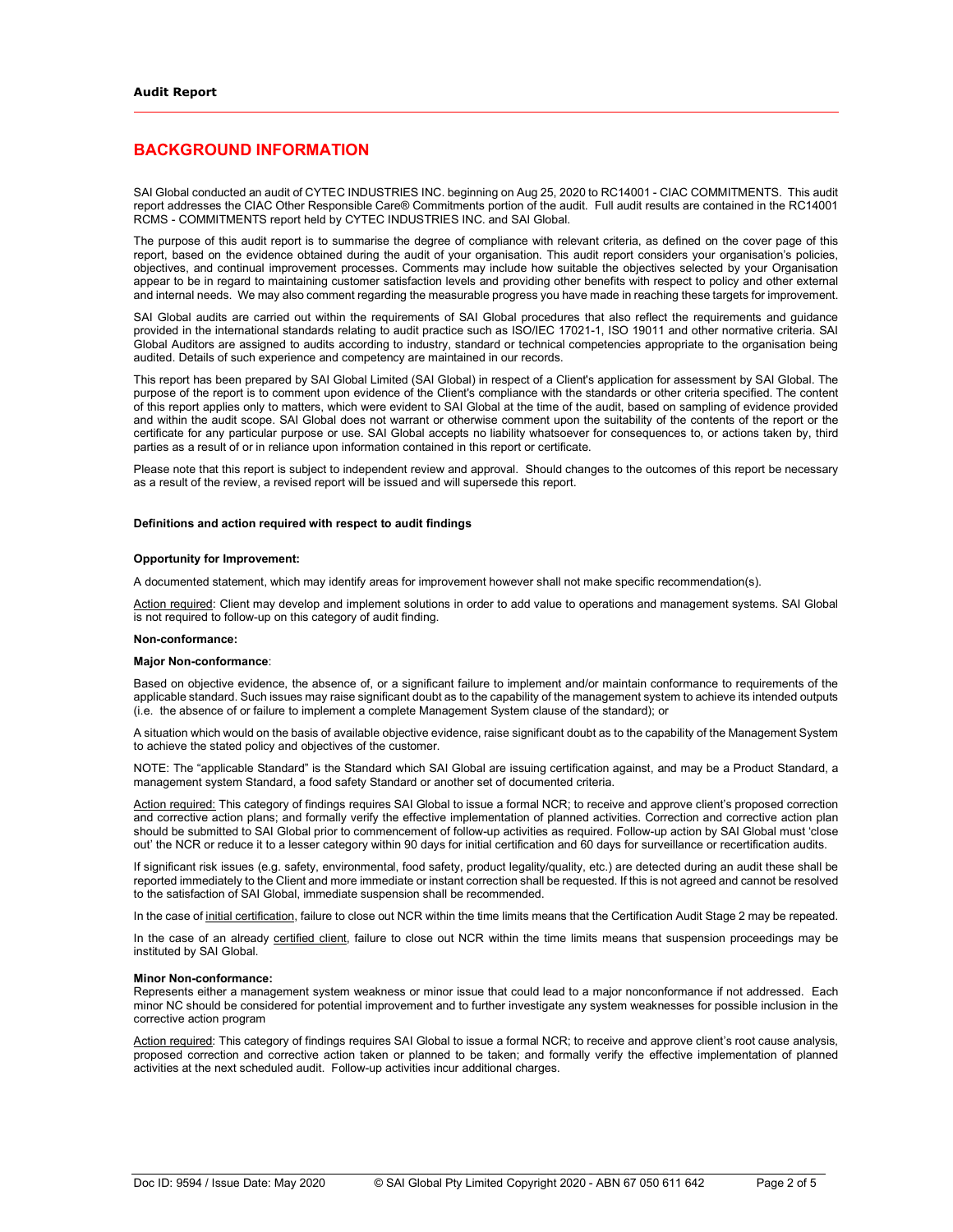## Scope of audit

Scope: The development, production, sales and distribution of Technology Solutions chemicals supporting the Mining Solutions, Phosphorous Specialties, and Additive Technologies Businesses. This company's registration is dependent on the continued registration of Saddle Brook, NJ (File no. 1610429) which include the following functions: HSE, Procurement, Transportation and Product Safety.

Site Specific Scope, if applicable: -Manufacturing of specialty chemicals including mining reagents, phosphine based chemicals.

## Team observations concerning the company's CIAC Responsible Care commitments

# Element #1 - TransCAER<sup>®</sup>;

Evidence of participation in TransCAER<sup>®</sup> activities by the company where it has operations Auditor Notes:

Organisation demonstrated participation in TransCAER activities. Participation in APR2019 teleconference, MAY2019 & SEP2019 activities (in person), FEB2020 & JUL2020 virtual meetings (due to COVID-19). Planning to attend next activity in October 2020. Site had planned to host event October 2019; however, it was cancelled due to weather. TransCAER meeting focus on rail transportation due to trending of incidents in Canada. Reviewed TDG update (JUL2020), minutes from TransCAER events. Logistic Manager attends, communicates & copies minutes to Maintenance & Logistics Teams. Marine transportation assessment completed by corporate. Rail transportation assessment completed by corporate. Road carrier transportation assessment completed by 3<sup>rd</sup> party (QRC). Reviewed QRC assessment 18JUL2018.

## Element #2 - Community

Evidence of the development and communication of a worst-case scenario and other community engagement requirements Auditor Notes:

Organisation demonstrated communication of worst-case scenarios & community engagement. Organisation delivered magnets to community with emergency contact information & emergency response in worst-case scenario. Emergency alert is steam whistle to signal community to shelter in place, close windows, & shut off AC. Improved 24/7 emergency number (905-356-9000) with the ability to select emergency situation, speak with person, depending on issue. Interview with community member demonstrated communication was effective. Site Controller attends local zoning & planning committee meetings. Site has involved local responders (fire, police) in emergency scenarios drills.

## Element #3 - Participation

Evidence of participation by company leadership in CIAC Responsible Care (RC) activities, committees and submission of an annual Responsible Care recommitment letter

#### Auditor Notes:

Organisation demonstrated participation of Leadership in CIAC/ RC activities, committees, & submission of annual RC recommitment letter. SHARE Network participation by Safety Engineer & Process Safety Engineer. Participation in several TransCAER events by Logistics Manager. Annual CIAC/ RC Recommitment letter was signed by Site Manager 03FEB2020.

## Element #4 – Performance

Evidence the company has provided CIAC with benchmarking data and other required data submissions including subcontractor evaluation requirements

#### Auditor Notes:

Organisation provided CIAC with benchmarking data & reporting including annual NERM Data survey (\*\*website, example 2019 submittal), annual NPRI (National Pollutant Release Inventory), annual PRIM (Process Related Incident Measures) survey, & CIAC supplemental surveys. Site is in good standing with CIAC required submittals.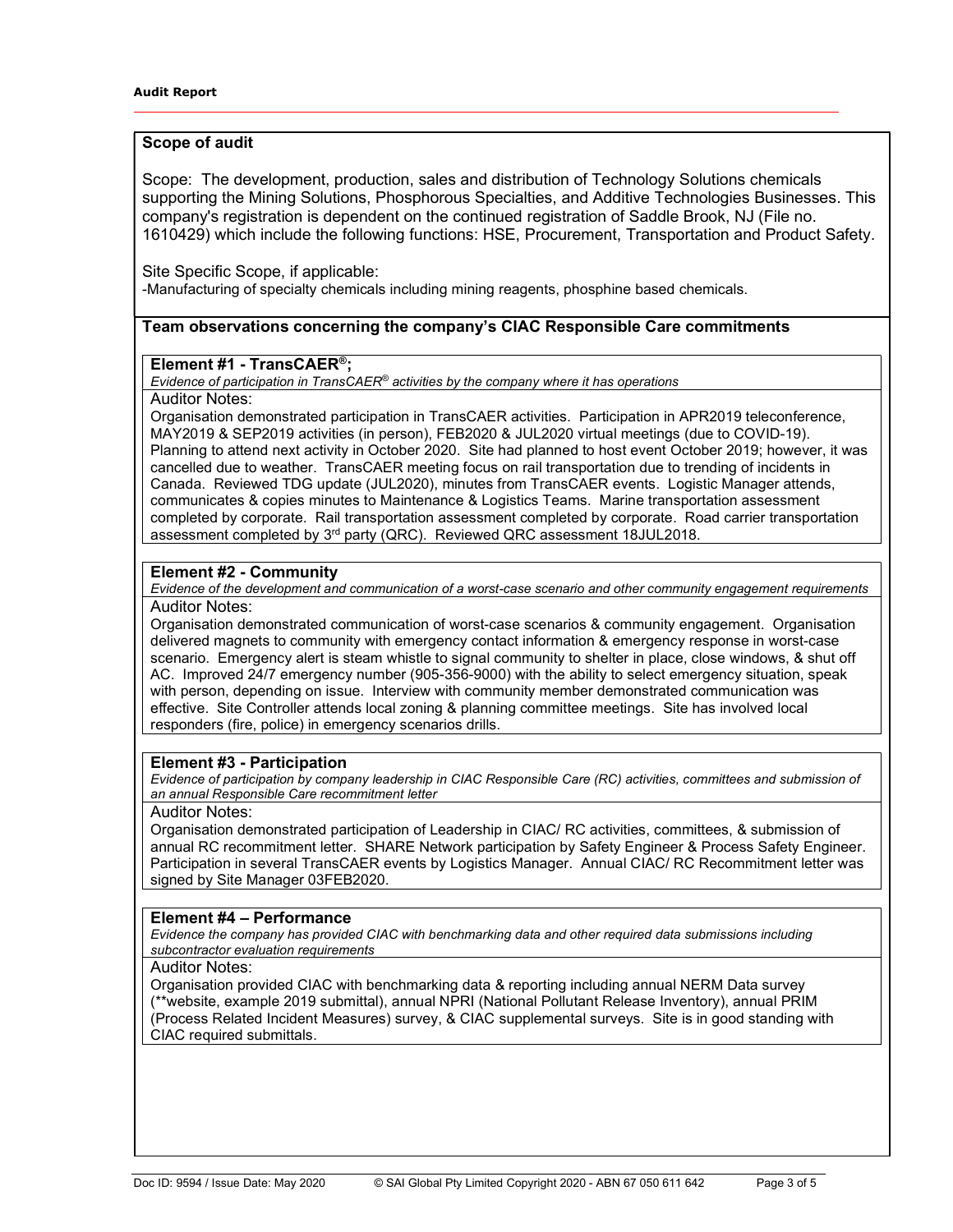## Element #5 – Commitments

Evidence the company has reviewed its activities against CIAC's Responsible Care Principles and Ethics and its position on sustainability and corporate responsibility

Auditor Notes:

Organisation has reviewed its activities against CIAC's RC Principles & Ethics, & its position on sustainability & corporate responsibility. Site Leadership demonstrated awareness of RC Principles & Ethics, & actions taken to promote sustainability, support for corporate responsibility. Reviewed included projects & products to reduce environmental footprint, to eliminate waste, & increase yields. Corporate Leadership demonstrated commitment through 10 Sustainable Key Goals, corporate website information,

(www.solvay.com/en/sustainability), highlighting eco-friendly products, & sustainable portfolio management (SPM) tool to strategically direct toward more sustainable business.

#### Element #6 - Dialogue

Evidence of stakeholder/community dialogue, including interviews by auditors with local community representatives Auditor Notes:

Organisation has demonstrated stakeholder & community dialogue. Organisation has held meetings with the community in the past, inviting 120 community members to annual meeting, however low participation from community has evolved into communication through written methods (magnet, brochures). Organisation has retained an outreach consultant to improve community outreach, & site Leadership has demonstrated support for actions to increase community dialog. Community member was interviewed, without organisation involvement, during the course of this audit. Member has been involved with the community & the organisation communication engagement for over 15 yrs. Member concerns included increasing development in the area, more housing & a hospital being built. Member suggestion to do an annual newsletter communicated to Organisation representatives. Member was aware of emergency signals from site (whistle) & what to do, who to contact, in case of emergency.

## Element #7 – Indigenous Communities

Evidence of engagement with indigenous communities near production facility with respect for their unique history, culture and rights

#### Auditor Notes:

Organisation investigated potential local Indigenous communities. The nearest Indigenous community is 80km away. Site has determined activities, including worst-case scenarios, would not affect this community.

## Element #8 – Promotion/Awareness

Evidence that the company promotes Responsible Care (RC) by name and employees are aware of the term.

#### Auditor Notes:

Organisation demonstrated RC promotion & awareness through interviews with employees at various levels & positions. Interviewees were aware of RC by name. Use of the RC logo on neighbor outreach information, (magnet, brochure), on corporate website (logo & policy).

## Successful ("excellent"/ "best") practices identified on the audit:

- Strong Research & Innovation (R&I) process, including:
	- a. Sustainable Portfolio Management (SPM) tool to access projects sustainability;
	- b. Communication & evaluation via Tech Transfer process;
	- c. Efficient Innovation Process Management software with timelines per project, per stage with dates.
- Tested response time to outfall discharge valve in case of a potential spill.
- Actions & continual improvement teams to address QHSE concerns identified.
- Management of identified issues through software (Gensuite).

# Non-conformities related to "Other Responsible Care® Commitments":

None